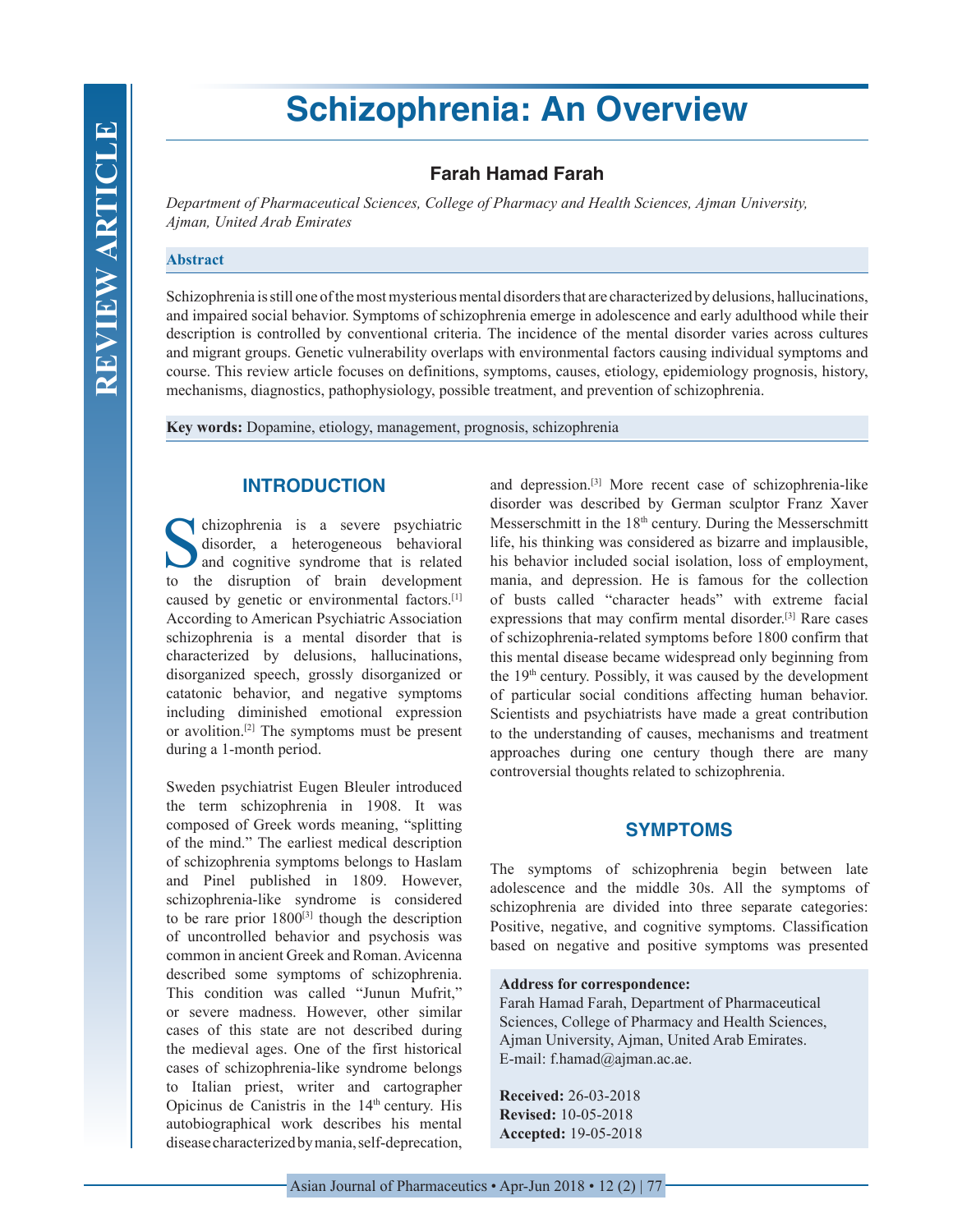by Tim Crow in the  $1980s^{[4]}$  though positive and negative symptoms were declared in the  $19<sup>th</sup>$  century.<sup>[5]</sup> Positive symptoms are those that are not recognized normally in individuals but are present in patients with schizophrenia. The scale for the assessment of positive symptoms<sup>[6]</sup> describes five groups of positive symptoms: Delusions (persecutory delusions, delusions of guilty or sin, and religious delusions), hallucinations (voices commenting, voices conversing, and visual/olfactory hallucinations), thought disorder (incoherence, illogicality, and pressure of speech), bizarre behavior (clothing and appearance, aggressive and agitated behavior, repetitive, and stereotyped behavior), and inappropriate affect.<sup>[6]</sup> Negative symptoms can occur in patients with other neurodegenerative disorders: Parkinson's disease, Alzheimer's disease, or severe depression. These symptoms include blunted effect (reduction of spontaneous movements, scarcity of facial expressions, poor eye contact, and lack of voice modulation), a logia (poverty of speech), anhedonia (inability to experience pleasure, scarcity of recreational and leisure activities, and inability to experience closeness), Avolution (poor hygiene and reduced motivation), and asociality (absence of friends, poor relationship with other people, and reduced social interaction).[5] These symptoms are evaluated by the scale for the assessment of negative symptoms.[7] As studies show, the negative symptoms occur in 50–90% of patients at the onset<sup>[5]</sup> while treatment reduces the prevalence of negative symptoms to 35–70% of patients at the end of the follow-up. However, some patients do not possess negative symptoms or loss them after some time.[8]

Cognitive dysfunctions appear widely in patients with schizophrenia. Such cognitive impairments include different types of memory (working memory, long-term, verbal declarative, and episodic memory), attention, and learning.[9] For example, studies show that patients with schizophrenia do not show "Pollyanna" effect and remember unpleasant, neutral or pleasant words with equal frequencies while healthy persons remember more pleasant words.[9] These studies show that the patients with schizophrenia possess problems with encoding the meaning of the words and verbal memory in general. Patients with schizophrenia possess difficulties with paying attention and focusing and understanding the information. Working memory impairments are considered as one of the most distinguished features of schizophrenia. Analysis of patients[10] has demonstrated that verbal and spatial working memory dysfunction correlate with impairments of visual orientation, memory for objects, memory for faces, and executive functions. Very often, cognitive dysfunctions can be present before the appearance of schizophrenia in adolescence or early childhood.[11]

Summarizing, patients with schizophrenia may possess broad range of psychosis signs. At early stages of schizophrenia development, persons become asocial, unmotivated, emotionless, and depressive. Other most expressed symptoms are delusions, hallucinations, and disorganization of speech and behavior. In addition, patients with schizophrenia possess the absence of normal behavior and impairments with working memory. However, not all symptoms may occur in one person. Broad specter of the signs and symptoms causes difficulties in the disease diagnosis and treatment.

#### **CAUSES**

Genetic and environmental factors are considered as the major factors that can stimulate the development of schizophrenia. Although schizophrenia is considered as highly heritable disease, it is likely that there are multiple genetic variations that cause the development of schizophrenia symptoms. Genetic factors include changes of the genetic material at different levels starting with gene sequence and finishing with genomic abnormalities. Several studies analyzing variations of coding regions (exome sequencing) have demonstrated that patients with schizophrenia possess *de novo* mutations in the number of putative genes including dihydropyrimidine dehydrogenase, laminin, α2, transformation/transcription domain-associated protein, and vacuolar protein sorting 39.[12] Another investigation has shown that 50 genes related to calcium channels and postsynaptic activity-regulated cytoskeleton-associated scaffold protein complex contained one or two mutations in schizophrenia patients. However, only 1% carried mutations that could have an impact on the development of schizophrenia including coiled-coil alphahelical rod protein 1.<sup>[13]</sup> Other studies revealed that epigenetic factors could be involved into the etiology of schizophrenia. Genome sequencing of the methylated genome fraction has determine several potential genes involved in schizophrenia. These genes include family with sequence similarity 63, member B, and Reelin (*RELN*) associated with neuronal functions. Among other differentially methylated genes, nitric oxide synthase 1, v-akt murine thymoma viral oncogene homolog 1 (*AKT1*), dystrobrevin-binding protein 1 (*DTNBP1*), DNA (cytosine-5)-methyltransferase1, protein phosphatase 3, catalytic subunit, gamma isozyme, and sex determining region Y-box 10 are associated with schizophrenia. A ChiP-chip study (Chromatin immune Precipitation with DNA microarray) determined genes (*NRG1, DTNBP1, DISC1, DAO, DAOA, PDE4B,* and *COMT*) that are associated with the disease and its molecular abnormalities.[12] Other groups of scientists have shown the changes at transcriptomic, proteomic, and metabolomics levels. These altered proteins are related to mitochondrial dysfunction, oxidative stress, and abnormal functions of oligodendrocytes. For example, decreases in *RELN* and *ANK3* expression were observed in the brains of schizophrenia patients. Although hundreds of genes related to the neuronal functions are impaired in the patients with schizophrenia, it is hard to predict all the possible interactions between them. It seems that there are several genetic changes that can promote the development of schizophrenia symptoms. On the other hand, many investigations confirm that the primary causes of schizophrenia are represented by environmental factors including infectious agents. Studies demonstrated that there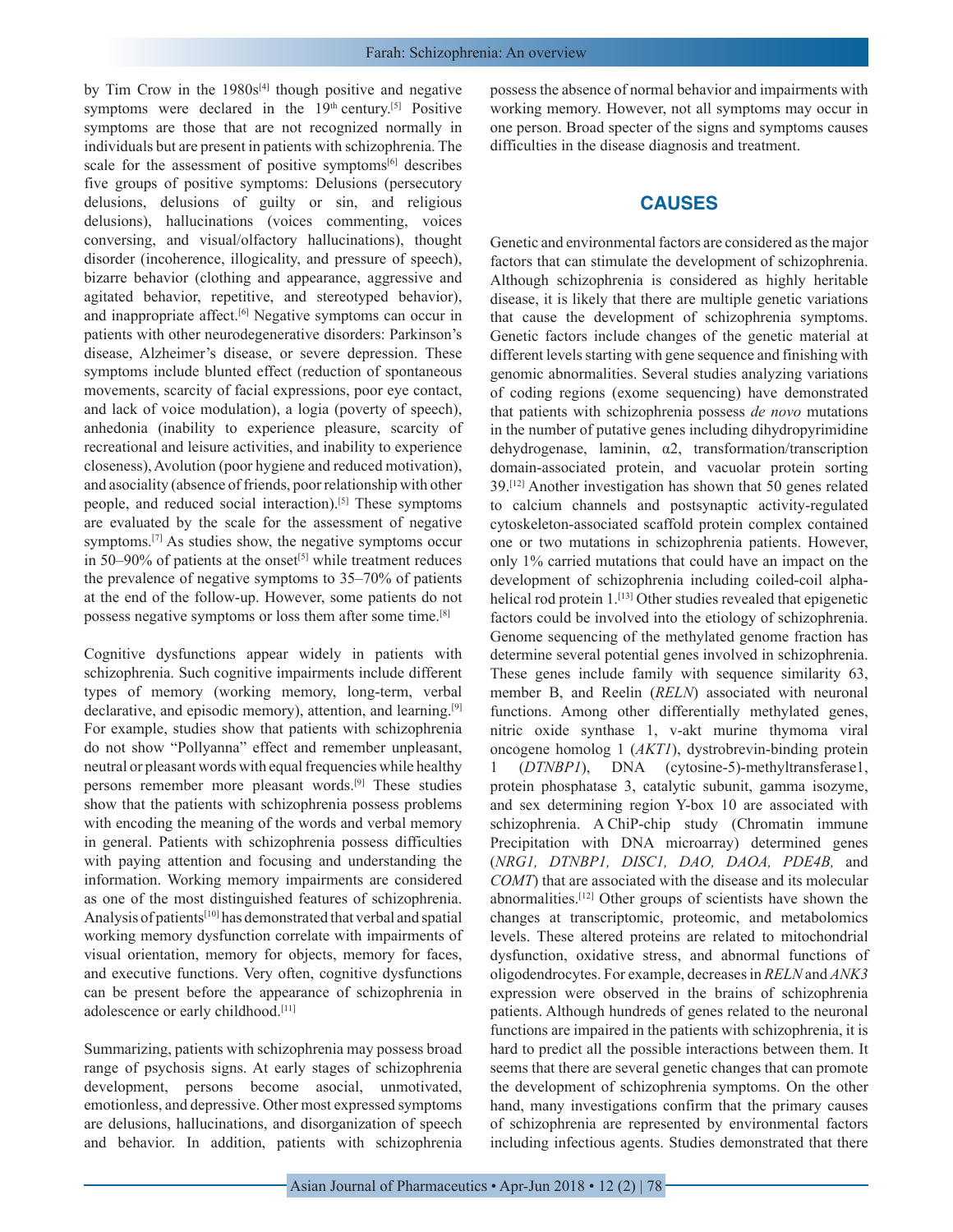is an association between the infection of *Toxoplasma gondii*  and development of schizophrenia.<sup>[14]</sup> Infection in early childhood may have a direct effect on the schizophrenia symptoms.[15]

Prenatal and perinatal complications have a strong effect and increase the risk of schizophrenia from 1 in 100 to 2–4 in 100 individuals.[16] It was hypothesized that infection-associated immunological disorders during early fetal development increase the risk of neurodevelopmental impairments. Furthermore, the abnormal immune response in maternal organism correlates with the development of schizophrenia in children. For example, increased levels of interleukin-8 during pregnancy increase the risk of schizophrenia.<sup>[17]</sup> The use of drugs or other psychotropic substances correlates with the development of schizophrenia. Cannabis is one of the most potential reasons that are consistent with psychosis and schizophrenia. Meta-analysis studies have shown that use of cannabis has a deleterious effect on the prognosis of patients with late psychosis and schizophrenia. Although the estimated relative risk was relatively low, cannabis may have a direct influence on the development of psychotic symptoms and increases the risk of schizophrenia.<sup>[18]</sup> Among other factors that are believed to increase the risk of schizophrenia development are other drugs (amphetamines) that increase dopamine release, alcohol, and tobacco. However, the association between these factors and psychosis is relatively low. Studies have shown the direct correlation between urban life and psychosis risk.<sup>[19]</sup> It was confirmed that rate of schizophrenia is higher in the urban environment. It was suggested that ecological or social factors could have an effect on the development of psychosis symptoms. Furthermore, it was hypothesized that these influences can be combined with genetic factors causing changes in the brain development.[19,20] However, further investigation should be conducted to find more specific factors inside an urban environment that can cause the development of psychotic symptoms.

Summarizing, schizophrenia can be caused by a variety internal and external factors related to the development and functions of the complex neuronal cells system. "In most cases, schizophrenia is an end result of a complex interaction between thousands of genes and multiple environmental risk factors - none of which on their own causes schizophrenia," John H. Gilmore postulated.[16]

# **ETIOLOGY**

It is widely accepted and proved that vulnerability to schizophrenia is related to genetic factors including heredity. Studies show that incidence of schizophrenia in thirddegree relatives (i.e., cousins) is  $\sim$ 2%, in second-degree relatives (nieces/nephews) incidence varies between 2 and 6%, while the incidence of schizophrenia in first-degree relatives (parents, children) equals 6–17%. Interesting, that incidence of schizophrenia in dizygotic twins is  $\sim$ 17%, while in monozygotic twins with identical genomes incidence of schizophrenia equals 50%.[21]

Environmental factors including infections, stress during gestation, or childhood play an important role in the development of schizophrenia symptoms. For example, studies demonstrated that children born in winter are likely to develop schizophrenia.[22] Individuals with schizophrenia also are surrounded by socioeconomic environment, belong to urban population or represent members of the immigrant population. Males with schizophrenia are considered to have more severe manifestation of disorder, earlier onset, lower response to treatment, and less favorable outcome.[23] These features may be related to the physiological and hormonal differences in women and men. Overall, the etiology of schizophrenia is based on the genetic vulnerability and environmental factors, which interact with each other affecting development, maturation, and plasticity of the brain.

#### **EPIDEMIOLOGY**

It is commonly considered that schizophrenia affects <1% of the human population at certain point of their life. However, the prevalence can vary between 0.3 and 0.66% depending on several factors. For a long time, it was considered that the incidence of schizophrenia was constant all over the world. However, later studies have demonstrated that its prevalence and incidence vary in different countries and cultures of the world and even at local areas. The incidence of schizophrenia varies from 7.7 to 43/100,000 person-years.<sup>[24]</sup> The rates vary due to different diagnostic definitions of schizophrenia and its criteria. Studies show that incidence rate is higher for men than for women based on the negative symptoms and long duration of illness<sup>[25]</sup> demonstrating that schizophrenia symptoms are more severe in men than in women. In general, schizophrenia is diagnosed 1.4 times more frequently in man than in women. Furthermore, in men, the symptoms appear between 18 and 25 years of age, while in women, symptoms appearance has two peaks 25–30 years and after 40 years.[26] People with schizophrenia have higher mortality risk than healthy persons. It was demonstrated that the standardized mortality ratio is 2.6. Suicide and cardiovascular disease make the main contribution to the mortality rate.<sup>[24]</sup>

It is considered that prenatal, perinatal and complications of normal brain development have a great effect on the pathogenesis of schizophrenia. Season of birth is one of the epidemiological features of high risk of schizophrenia. It is known that individuals born in the winter or early spring period are more likely to have schizophrenia. Although the relative risk is small  $(7-10\%)$ , it is a significant result that is replicated many times.[27] The possible explanations are dietary deficiency or high risk of infectious disease that affects maternal organism during second trimester of pregnancy. It was demonstrated that prenatal exposure to genital and reproductive infections, influenza virus,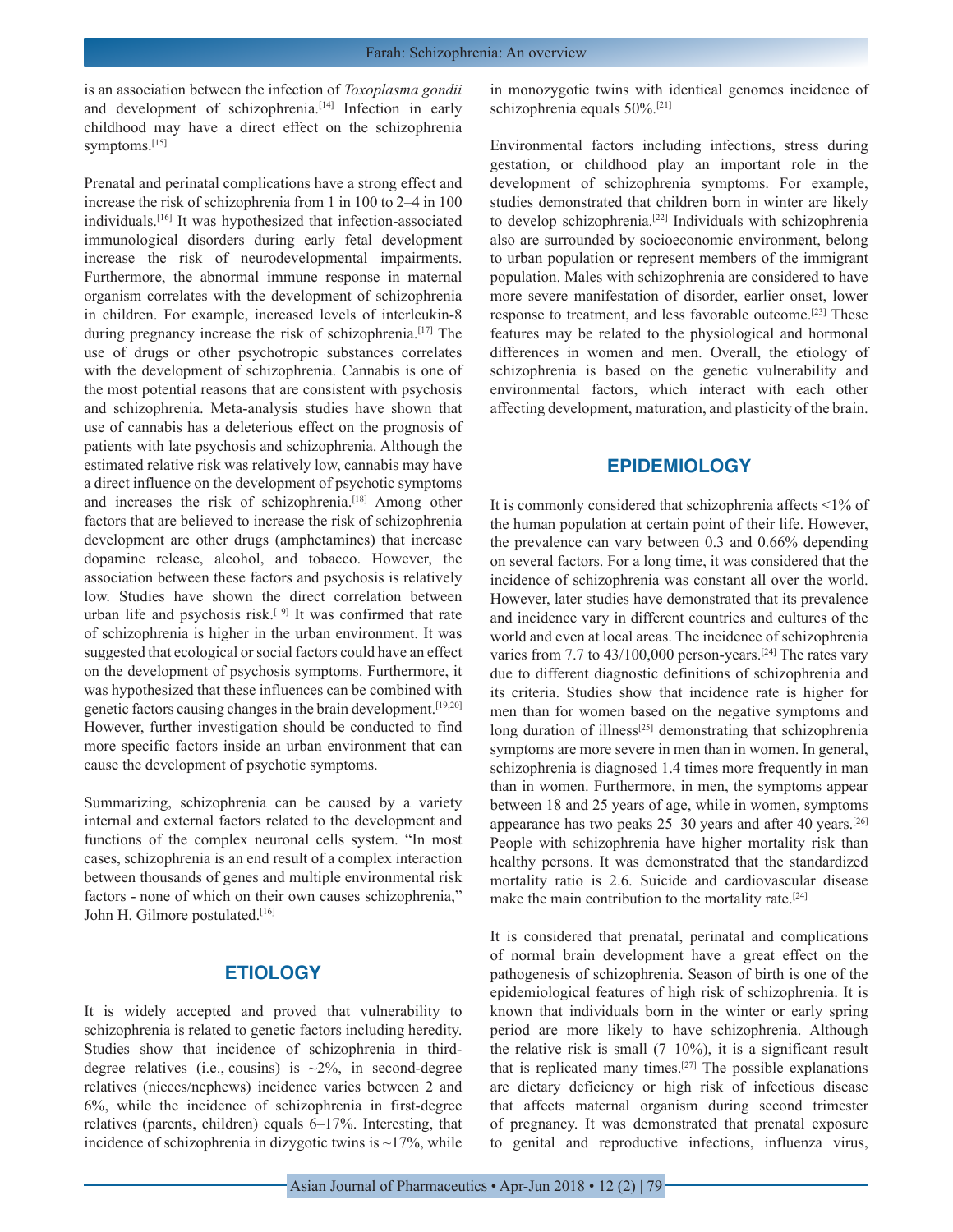herpes simplex virus, and toxoplasmosis increase the risk of schizophrenia development. In the case of genital and reproductive infections it is 5 times more likely to develop schizophrenia.<sup>[24]</sup> Studies have shown that patients with schizophrenia have higher prevalence of antibodies to toxoplasma. Adult patients with toxoplasmosis may develop similar symptoms to psychotic disorders. It was also shown that toxoplasma increases dopamine synthesis and release.[27] Other studies confirm that pregnancy and birth complications also are associated with schizophrenia. These complications can be grouped into three types including complications of pregnancy (bleeding, diabetes, pre-eclampsia, and rhesus compatibility), abnormal fetal growth and development (low birth weight, congenital malformations, and reduced head circumference), and complications of delivery (uterine atony, asphyxia, and emergency cesarean section).[28] Overall risk for schizophrenia after pregnancy complication was assessed as 2.0. The data demonstrated that exogenous factors that may affect the brain development play an important role in pathogenesis of schizophrenia. Another cohort of population-based epidemiological studies demonstrates the evidence of association between paternal age and the risk of schizophrenia. Relative risk of schizophrenia is 2.96 in the group of fathers with the age >55 years. Accumulation of genetic mutations in the progenitor sperm cells is considered as the major possible explanation of this effect. Furthermore, it is known that autism is also associated with increased paternal age confirming possible negative effect of paternal age on the development of psychotic disorders.

Other factors that correlate with the development of schizophrenia are social factors including urbanization and migrations. Early studies have demonstrated that social isolation that can be found far of urban areas increases the risk schizophrenia development. However, more recent studies from Europe including Sweden and Netherlands have demonstrated that risk of schizophrenia increases with urban birth or upbringing having the most negative effect during childhood or adolescence. Explanation of this phenomenon can be related to the environmental pollutions, social exclusion or cannabis, and genetic vulnerability.<sup>[24,27]</sup> In general, there is a strong association between low social class and schizophrenia that can be explained by infectious agents, environmental conditions, unemployment, and physical stress.[27] Schizophrenia is also associated with migration. For example, Surinamese migrants in the Netherlands, African refugees in Sweden, Greek migrants to Belgium, Scandinavian migrants to Denmark, African-Caribbean's, and black Africans to Europe. These data can be explained by the absence of social support or high racial discrimination as external factors influencing the functioning of nervous system.[24]

Several studies show that there is a correlation between parental loss or separation, physical abuse in early childhood, and schizophrenia development.[24] In adulthood, stress related to the emotional life events and social isolation may increase schizophrenia risk. The abnormalities of hippocampus are caused by the elevation of dopamine system after exposure to stress or drugs. These abnormalities can be the reason for psychotic disorders.[27]

#### **PROGNOSIS**

In the past, schizophrenia was considered as a disorder with a poor prognosis. Now, with the development of drugs, medical and social support most of the patients can live independently outside the hospital with regular diagnostics. However, the disease course, its response and results of treatment are characterized by heterogeneity. One-third of schizophrenia patients remain with the same or even worse symptoms in spite of the normal and continuous treatment. On the other hand, about 20% of patients can demonstrate a positive outcome and normalization of the symptoms.[26] However, due to the heterogeneity of reasons and symptoms mostly it is impossible to predict the results.

A mortality risk in schizophrenia patients is 2–3 times higher than that of healthy persons. Most deaths are caused by diseases of cardiovascular and respiratory body systems, thromboembolic events, and cancer.[29] There are several possible reasons for the development of these diseases. At first, the lifestyle of people with schizophrenia can be characterized by unemployment, homeless, low social conditions, stress, poor diet, low exercise levels intake of drugs, or alcohol that may have a negative effect on the physical health. Controversial studies demonstrated that use of antipsychotics may lead to increased insulin resistance, weight gain, and lipid metabolism impairment that has direct influence on the cardiovascular functions. However, use of additional treatment and active lifestyle decrease the risk of cardiovascular diseases in patients with schizophrenia.<sup>[30]</sup> One more reason of mortality in patients with schizophrenia is suicide. This is a serious concern for doctors and family members of person with schizophrenia. Up to 40% of the deaths in persons with schizophrenia are caused by suicides.[31] The risk of suicide is 13 times higher in person with schizophrenia than that of healthy person.<sup>[32]</sup> Approximately 5% of patients with schizophrenia are at risk of suicide. Such symptoms as hallucinations, delusions, substance abuse (alcohol or drugs), and depression increase the risk of suicide. Risk factor is also higher in young males with a high level of education. The family history of suicide is also associated with the high-risk suicide. However, adequate treatment, control, and professional support may reduce the risk of suicide. Prevention of the suicide should include analysis of potential risk factors and use of additional treatment including clozapine.[32]

#### **HISTORY**

The earliest medical description of schizophrenia symptoms belongs to Haslam and Pinel published in 1809. However,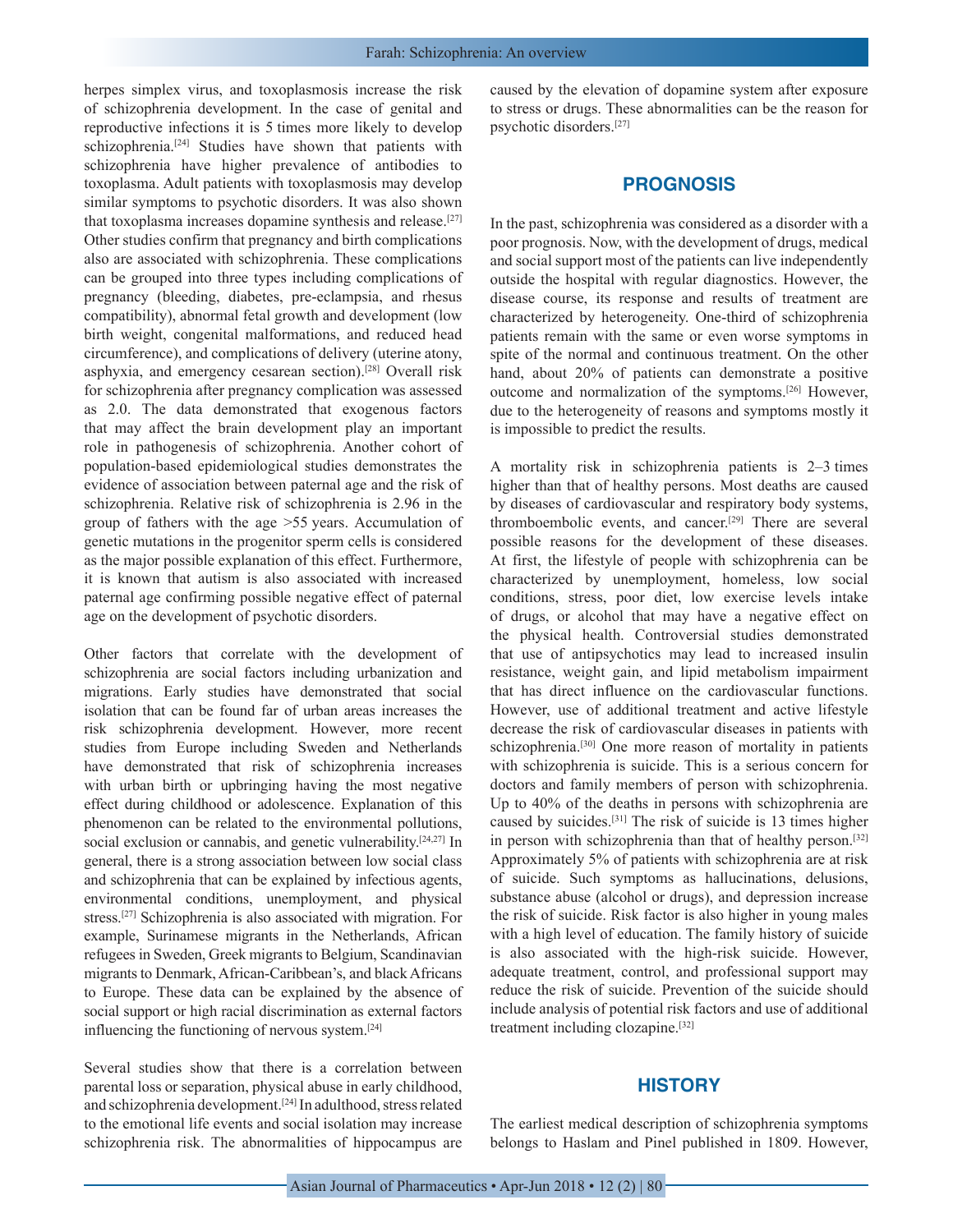the definition "schizophrenia" appeared much later. During the 19<sup>th</sup> century, psychiatrists described more cases with the same symptoms though the definitions were different. In 1899, Emil Kraepelin improved the classification of mental disorders separating mood disorder and dementia praecox that was characterized by schizophrenia-like symptoms. In 1908, psychiatrist Eugen Bleuler introduced the definition "schizophrenia" which is translated from Greek as "splitting of the mind." He described four main symptoms related to the disease: Flattened affect, autism, impaired association of ideas, and ambivalence. Later, the psychiatrist Kurt Schneider described more detailed symptoms that distinguished schizophrenia from other disorders. They are called first-rank or Schneider's first rank symptoms including, for example, delusions, voice auditory hallucinations commenting actions or conversations, and inserted thoughts.[33]

During early century, schizophrenia was considered as highly hereditary disorder. Therefore, eugenic psychiatrists including Bleuler tried to control the incidence of the disorder sterilizing or murdering the patients with schizophrenia. In 1970, the schizophrenia concept was estimated once more. New criteria were introduced by psychiatrists Robins and Guze while Schneider's first-rank symptoms became less important. During this period, large amounts of discrepant studies from Europe and the USA were compared to unify the symptoms that helped to develop reliable diagnosis of schizophrenia. The controversies took place due to different descriptions of symptoms in the DSM-II manual in the USA and ICD-9 in Europe. It was investigated that symptoms of schizophrenia can be found in different countries and cultures suggesting great biological impact to the development of the disease. The WHO data indicated stable similar incidence rate all over the world. In 1970, more than 40 criteria of schizophrenia diagnosis were suggested that are used now.[27] In 1950, first antipsychotic named chlorpromazine introduced to treat schizophrenia.<sup>[34]</sup> This was the revolutionary discovery that started the development and investigation of new antipsychotic agents that helped to understand the molecular bases of schizophrenia and the development of dopamine hypothesis in 1960s. Psychoeducation and family therapy, as well as atypical psychotics including clozapine, were used for treatment beginning from 1970s. Cognitivebehavior therapy and cognitive remediation were introduced to treat schizophrenia starting from 2000s. Now, molecular mechanisms based on the gene-environment interaction and personalized approaches to treatment are the major directions of modern neurobiology, psychiatry, and medicine in the field of schizophrenia.[34]

# **MECHANISMS**

Schizophrenia is a complex highly hereditable disease. The development of schizophrenia symptoms is considered to be associated with the genetic abnormalities and mutations in a range of genes. The impairment of genetic material and its interaction with external environmental factors serve as the cause of schizophrenia. These causes induce the development of pathological processes in neurons and synapses mediated by impairment of neurotransmitter systems and functional networks in brain at the molecular and cellular levels. There are several hypothesis describing these mechanisms.

The neurodevelopmental hypothesis suggests that impairment of biochemical functions and neuronal network during embryonal and fetal development cause the mental disorder later in life.[35] Imaging studies show that neurodevelopmental alterations are associated with the formation of the hippocampus, the prefrontal and superior temporal lobe as well as with ventricular enlargement, reduction of the brain volume, and cerebral asymmetry. More than 50% genes implicated in the development of schizophrenia including *AKT1*, *IL10*, *NOTCH4, RELN, TNF-alpha,* and others are regulated by hypoxia[36] that is considered as a possible cause of alterations in neuron system including apoptosis. All these factors confirm the role of developmental process in schizophrenia.

Dopamine hypothesis is the major hypothesis describing the mechanisms of schizophrenia development. It postulates that most of the schizophrenia symptoms and pathological changes in the brain structure are caused by excess dopaminergic neurotransmission. For example, it is confirmed that increased activation of dopamine neurotransmission in mesolimbic and striatal brain regions is responsible for the development of negative symptoms. Up-regulation of D-2 dopamine receptor including increased levels of its expression and higher density in the synapse is associated with poorer performance on cognitive tasks.[36] These data correlate with the positive effect of antipsychotics that are antagonists or partial agonists of dopamine D2 receptors. Several proteins and signaling systems associated with dopaminergic transmission are considered to have an influence on the development of schizophrenia at the molecular level. Studies demonstrate increased synthesis, accumulation and release of dopamine during the psychotic symptoms of schizophrenia.[37] Brainderived neurotrophic factor (BDNF) plays an important role in the development of mesolimbic dopaminergic systems regulating the expression of dopamine D-3 receptors. This protein was suggested to be associated with the schizophrenia development. In addition, polymorphism (C270T) in the BDNF gene is associated with schizophrenia.<sup>[36]</sup>

Other hypothesis postulates the role of glutamatergic system dysfunction in schizophrenia. Reduced activity of glutamatergic neurotransmission in corticostriatal projections causes an opening effect in the thalamocortical loop resulting in an exaggerated sensory flooding and alteration of dopamine concentration. In addition, decreased glutamate function correlates with poor performance on tests requiring activity of frontal lobe and hippocampus. One type of glutamate receptors called N-methyl d-aspartate-receptors (NMDAR) work as ion channels that produce a depolarising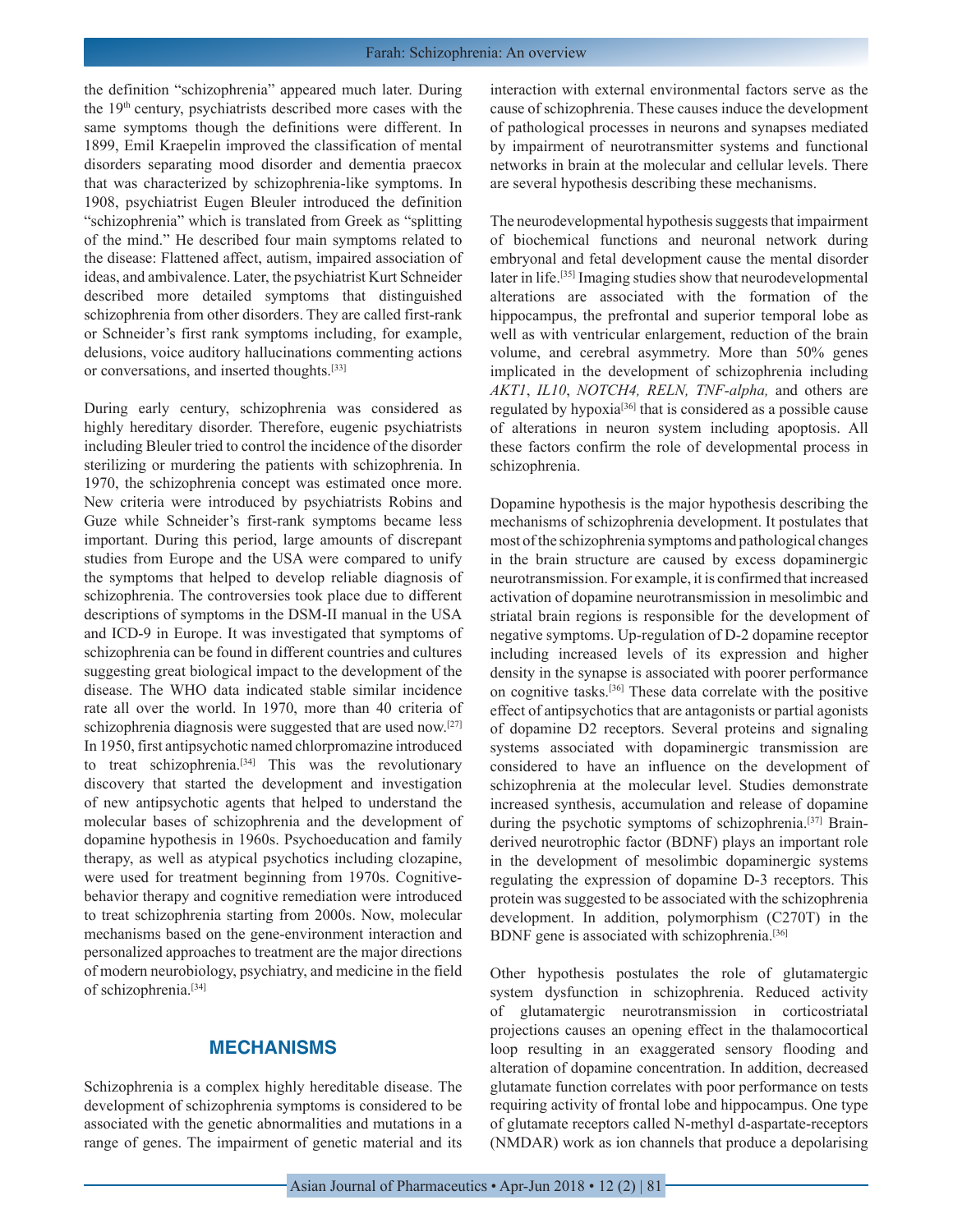excitatory post-synaptic current after glutamate binding and activation. These receptors are related to excitotoxicity and further neuroinflammation and apoptosis. Studies demonstrated that NMDAR antagonists including ketamine activate dopamine release and cause psychotic symptoms. Deficit and low density of the vesicular glutamate transporter in striatus and hippocampus of schizophrenia patients confirms the hypothesis of glutamatergic transmission hypofunction.[36] A selective agonist of metabotropic glutamate 2/3 receptors improves positive and negative symptoms and do not cause the extrapyramidal impairment or weight gain in schizophrenia patients. This confirms possible treatment of schizophrenia using glutamate receptors agonists that increase altered glutamatergic transmission. Several studies demonstrate the role of neurogelin (*NRG1*) in the development of schizophrenia. Reduced expression of *NRG1* gene was shown to be associated with schizophrenia. This gene is involved in the neuronal cells signaling, axon guidance, synaptogenesis, myelination, neurotransmission, and glial differentiation suggesting its possible role in the neuronal pathologies including schizophrenia.[38] Furthermore, NRG1 activation promotes internalization of NMDAR by a clathrin-dependent endocytosis in prefrontal pyramidal neurons. In addition, to decreased expression levels of *NRG1* genetic variation of *NRG1* gene promoter were identified. These mutations correlate with decreased activation of frontal and temporal lobe areas and psychotic symptoms.[36] Dysbindin (*DTNBP1*) is another potential gene involved in the development of schizophrenia symptoms. It plays an important role in cognitive processes. Concentration of DTNBP1 is reduced in brains of schizophrenia patients. Reduced expression of DTNBP1 was shown to be associated with increased glutamate release.<sup>[38]</sup>

Molecular mechanisms of the development of schizophrenia can be studied using a mouse model. For instance, overexpression of dopamine D-2 receptor, or knockout of dopamine transporter cause behavioral abnormalities and cognitive changes in mice. Deletion of the calcineurin gene induces abnormal locomotion, reduced social interaction, and cognitive alterations.[37] At the cellular level, schizophrenia can be characterized by "reduced neuropil hypothesis." Neuropil consists of axons, dendrites, pre- and post-synaptic terminals. Studies demonstrate an increased neuronal density (up to 15–20%) in frontal and occipital cortices of schizophrenia brains, decreased dendritic spine density and length of pyramidal neurons, reduced level of presynaptic markers including synaptophysin in the prefrontal cortex. In addition, it was demonstrated that schizophrenia is characterized by reduction (4–9%) of neuron volume in the prefrontal cortex and increased levels of apoptosis markers.[39]

# **DIAGNOSTICS**

Diagnostic of schizophrenia is tightly linked to the symptoms. However, these symptoms can be present in other neurological disorders. Therefore, correct diagnostics is an important issue in schizophrenia characterization and treatment. There are two main international documents that determine the diagnosis of schizophrenia: (1) American psychiatric association's diagnostic and statistical manual of mental disorders (DSM-V) and (2) the World Health Organization's International Statistical Classification of Diseases and Related Health Problems (the ICD-10).<sup>[25]</sup> According to DSM-V,[40] diagnostic criteria for schizophrenia include two or more of the following positive or negative symptoms with the duration of 1 month: (1) Delusions, (2) hallucinations, (3) disorganized speech, (4) disorganized or catatonic behavior, and (5) negative symptoms. Other criteria include decreased level of functioning as work, self-care or interpersonal relations, and continuous signs of disturbance (at least 6 months) that is not attributable to medical substances. At last, schizoaffective disorder and depressive or bipolar disorders must be excluded.

The differential diagnosis should be used to exclude other possible types of psychosis with the same symptoms including bipolar disorder, post-traumatic stress disorder, autism spectrum disorder, and schizoaffective disorder. Very often, the main difference between schizophrenia and other psychotic disorder is related to the duration of the symptoms. For example, delusions and hallucinations caused by brief psychotic disorder last at least 1 day but <1 month. However, more complex analysis of symptoms is required. Patients should be observed during an extended time with additional analysis of history provided by family members.[26] Patients that are characterized by long duration, bizarre delusions and negative symptoms are considered as schizophrenic. However, patients that possess several negative symptoms, high levels of depression and mania are diagnosed with bipolar disorder or psychotic depression.[25]

However, even when all detailed criteria are used in diagnosis there are some differences between patients with disorders. That is why it is important to develop new methods of diagnostics. Now, it is known that schizophrenia disorder is related to the abnormalities with dopamine and glutamate transmission. Functional magnetic resonance imaging (fMRI) can be used to measure regional cerebral blood flow that shows abnormal activation in some brain areas (cortex, hippocampus, striatum, thalamus, and cerebellum) in schizophrenia patients.[41] However, these abnormalities are not observed in all patients. Positron emission tomography (PET) and single-photon emission tomography (SPET) use radioactive ligands to visualize distribution, synthesis, and release of neurotransmitters while magnetic resonance spectroscopy (MRS) can be used to measure the concentration of molecules within the brain. These methods demonstrate that pre-synaptic striatal dopamine synthesis and released are increased. SPET investigations have shown reduced NMDAR binding in the hippocampus while MRS analysis has shown increased glutamine in the medial frontal cortex confirming glutamate release in the patients with schizophrenia. In spite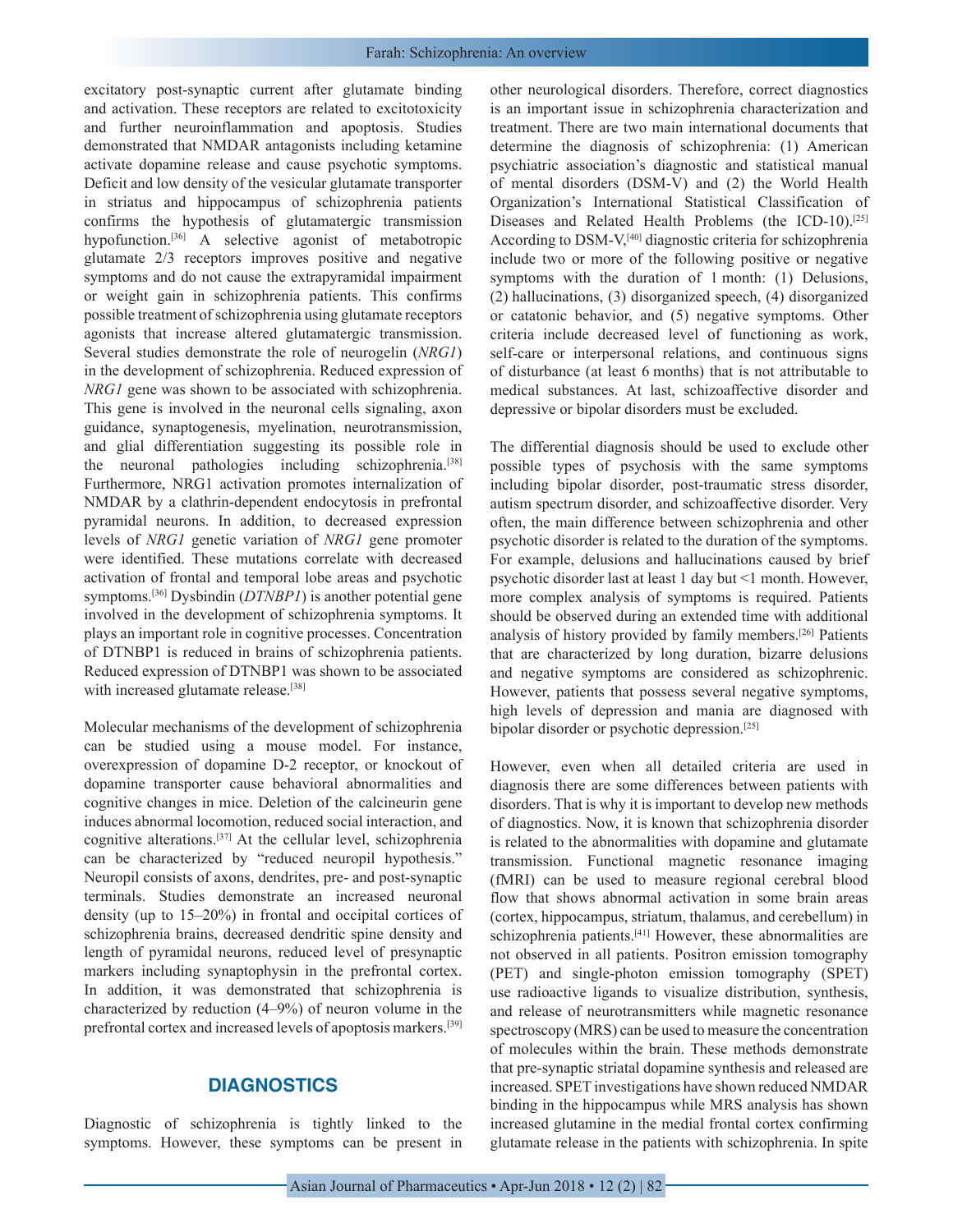of the perspective use of neuroimaging in schizophrenia diagnostics, unfortunately, these methods possess several limitations including variations in symptom profiles and molecular abnormalities, limited availability, and the high cost of this diagnostics.[41]

# **PATHOPHYSIOLOGY**

Pathophysiological changes can be easily observed using modern neuroimaging techniques. These studies have shown a decrease in gray matter, enlargement of ventricles, and focal alteration of white matter tracts.[25] Schizophrenia brain is characterized by reduced volume of temporal cortex that is associated with schizophrenia psychopathology. Medial temporal regions such as amygdala and hippocampal complex and frontal region of cortex have also reduced volume. Some nuclei in the thalamus including pulvinar and medial dorsal nuclei that are associated with respective cortical regions are reduced. The thalamus plays an important role in the integration between the cortex, the cerebellum, and incoming sensory information.<sup>[42]</sup> Other brain structures, including corpus callosum, cerebellum, and striatum, also demonstrate abnormalities in schizophrenia brain. Impairment of several regions in the brain that forms a functional network, cause the psychopathological difficulties in schizophrenia patients. These suggestions are supported by fMRI studies that demonstrate, for example, the association between working memory deficits, impairments, and low activation of prefrontal cortex, superior temporal area, and striatum.[43] Diffusion tensor imaging investigations show disorganization of white matter in several brain regions including prefrontal and temporal white matter, corpus callosum, and uncinate fasciculus.[37] PET scanning demonstrates decreased levels of blood flow in the left par-hippocampal region, reduced glucose metabolism in the thalamus, and frontal cortex. These techniques also show an association between delusions and hallucinations and decreased blood flow in the cingulate, left frontal, and temporal areas. In contrast, patients with active auditory hallucinations are characterized by increased blood flow in thalamus, hippocampus, striatum, orbitofrontal, and cingulate areas.[44]

Many studies based on the immunohistochemical analysis demonstrate deficits in synaptic transmission in schizophrenia. For example, connectivity between the mediodorsal thalamic nucleus and dorsal prefrontal cortex is impaired due to decreased neurons size and number, reduced amounts of dendritic spines, axon terminals, and axon density. [37] Previous pharmacological studies and observations suggested the "dopamine hypothesis" for schizophrenia development. The action of antipsychotics helped to identify that D2-dopamine receptors blockade has a positive effect on the symptoms. Furthermore, such drugs as amphetamine that stimulates the action of dopamine cause psychotic symptoms in normal individuals. Further, studies have confirmed that dopamine modulates cognitive function in the prefrontal

cortex that is in line with the schizophrenia disorder.[37] Neurochemical imaging with the use of radioligands 18F-dopa and 11C-raclopride have demonstrated increase synthesis, accumulation, and release of dopamine during the psychotic symptoms of schizophrenia. Functional MRI has shown abnormalities in the brain structures and hyperactivity or hypoactivity of their functions. It was shown that in patients with schizophrenia possess a reduced brain response to new stimuli while the response to repeated stimuli cannot be suppressed and is highly activated.

Other studies demonstrate the role of glutamate in schizophrenia. Some agonists of glutamatergic NMDAR including ketamine can cause psychotic symptoms and cognitive abnormalities. Furthermore, it was noticed that patients with schizophrenia are highly sensitive to psychotomimetic drugs. It was suggested that hypo-activity of NMDAR may be another reason for pathophysiology of schizophrenia. It is confirmed by the fact that substances (D-serine and sarcosine) that modulate NMDAR have positive effect on the reduction of negative symptoms.[45] Reduce activity of NMDAR may cause the cortical atrophy and loss of dendritic spines observed in schizophrenia. Some other neuropathological studies demonstrate that gammaaminobutyric acid (GABA) may have a potential role in the pathogenesis of schizophrenia. Reduced BDNF signaling or decreased NMDAR activity may reduce levels of GABA interneurons. These abnormalities can cause abnormalities in the dorsolateral prefrontal cortex affecting cognitive functions including working memory in schizophrenia patients.[43]

Loss of neurons in prefrontal cortex, anterior cingulate cortex, and hippocampus, as well as reduced number of glial cells and decreased neuronal density, can be associated with the active apoptotic processes in the schizophrenia brain. Studies show that levels of anti-apoptotic protein Bcl-2 are reduced by approximately 25% in the middle temporal cortex in patients with schizophrenia.[39] Another process that increases apoptotic processes is oxidative stress. Reduced blood markers of antioxidant enzymes and increased turnover of phospholipids demonstrate increased levels of oxidative stress in schizophrenia patients.<sup>[46]</sup> Reduced activity of NMDAR, high calcium levels, mitochondrial impairments, oxidative stress, and glutamate excitotoxicity stimulate apoptosis of neuronal and glial cells that are widely observed in patients with schizophrenia.<sup>[39]</sup>

# **TREATMENT**

Patients with diagnosed with schizophrenia should be directed immediately for specialized treatment. Not all patients should be hospitalized though it is important to oversee the patient due to a possible danger to themselves.[26] The effective treatment of schizophrenia includes complex and systematic approach consisting of pharmacologic, psychological and social treatment, and support. The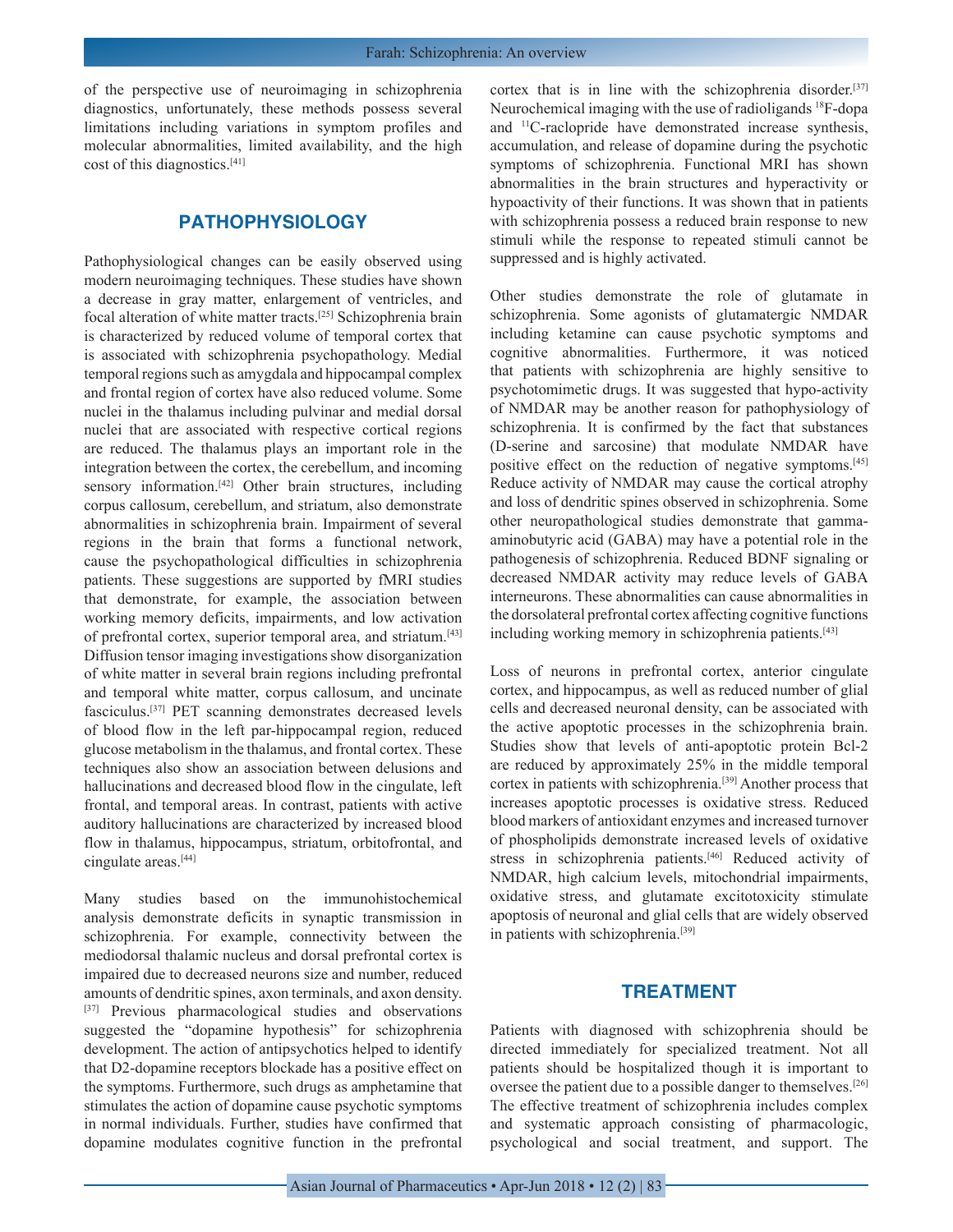main goal of the treatment is to reach the periods without symptoms during the period of 6 months. Pharmacologic treatment includes the use of medical drugs that reduce the expression of major symptoms of schizophrenia. The first-line treatment agents are antipsychotic agents. There are over 60 antipsychotic drugs that have been developed to use in schizophrenia treatment for reducing the positive symptoms expression. These drugs are classified into two groups name first- and second-generation agents. The World Health Organization considers three of the first-generation agents as essential medications. These agents include chlorpromazine, fluphenazine, and haloperidol. All the antipsychotics are characterized by the ability to block the dopamine D-2 receptors.[34] The first-generation agents are effective in reducing the psychotic symptoms though they can lead to motor side effects. The second-generation agents including olanzapine, risperidone, and quetiapine mostly do not cause the development of motor side effects.[25] Studies demonstrate that antipsychotic drugs are more effective than placebo in reducing the positive symptoms during the treatment of schizophrenia.[34] Patients show better quality of life within a few days or several weeks reducing positive symptoms and preventing relapse. However, patients may have different response on the use of antipsychotics, and it can take several months to achieve the maximal effect.[26] Studies show that most of antipsychotic drugs have no difference in their effectiveness of blocking D-2 dopamine receptors. The drugs differ in adverse effects or their cost. All the drugs show common adverse effects including elevated prolactin level, extrapyramidal symptoms, drowsiness, anxiety, headache, insomnia, and other side effects. It is considered that antipsychotic medications can cause further serious adverse effects including cardiovascular, metabolic, and endocrine disorders.[26] For example, second-generation antipsychotics are associated with the development of metabolic disorders including weight gain, hyperglycemia, insulin resistance, and abnormalities in lipid exchange. These changes may lead to serious physical problems impairing overall outcome.[34]

Untreated schizophrenia symptoms are associated with higher mortality risk, poor social life, and low overall quality of life. However, controversial studies demonstrate the different effect of prolonged treatment using antipsychotics including positive and no effect on the mortality risk.[34] Therefore, use of these drugs require their combining and personalized approaches to reach the best result in treatment. Antipsychotic drugs are less effective in the reducing of negative or cognitive symptoms.[5] Additional therapeutic drugs include anticonvulsants, antidepressants, benzodiazepines, and lithium. For example, anticonvulsants valproic acid, carbamazepine, and lamotrigine are effective in reducing the aggression and impulsivity. Depression and anxiety are controlled by adjunctive antidepressants, while insomnia and agitations are treated using benzodiazepines.[34]

The date demonstrates that heterogeneity of schizophrenia symptoms require the complex use of drugs that can reduce

the symptoms of schizophrenia and increase the life level of the patients.

In the past years, such approach as electroconvulsive therapy (ECT) is used to stimulate antipsychotic effects or to treat catatonic syndromes in patients with schizophrenia while repetitive transcranial magnetic stimulation demonstrates effectiveness in the treatment of negative symptoms.[34] Adjunctive treatments including cognitive behavior therapy (CBT), family intervention and social skills training play an important role in the overall treatment of schizophrenia. Investigations demonstrate that psychoeducational interventions including patients and more effectively family members help to reduce relapse and re-hospitalization rates. CBT is widely used in medical practice in the treatment of schizophrenia. Several studies demonstrate that this approach help to reduce positive symptoms and prevent relapse. However, other studies including meta-analysis show that CBT is ineffective in treatment of negative symptoms while further studies are needed to analyze its effect. Cognitive remediation approaches including strategies to organize and remember information have demonstrated positive effects on the improvements of cognitive and psychosocial functioning. Social skills training are used to improve social competence including self-care, vocational skills, and recreation.<sup>[34]</sup> Other psychosocial approaches include assertive community treatment and supported employment.

#### **MEDICATION**

Antipsychotic medication is major psychiatric strategy of schizophrenia treatment through these substances possess limitations in the effectiveness of treatment in individual patients and is associated with adverse side effects. Antipsychotics are considered to take approximately 7–14 days to reach their major effect. These medications reduce the positive symptoms though they have no effect on the negative symptoms. All these medications inhibit the activity of postsynaptic dopamine D-2 receptors. Chlorpromazine was the first antipsychotic to treat schizophrenia. However, modern medication has a wider spectrum of target neurotransmitter systems including serotonin, norepinephrine, acetylcholine, histamine, and glutamate. For example, clozapine that is considered as atypical antipsychotic possesses affinities to different neuroreceptors (dopamine, 5-HT serotonin, and noradrenergic receptors) and serves as a multi-neuroreceptor antagonist. Clozapine reduces suicide risk and is considered as the most effective antipsychotic for patients that are resistant to other antipsychotics.[47] Atypical antipsychotics are recommended to be used as first-line treatment in patients with schizophrenia through the medication intake should be optimized for certain individual patient.<sup>[23]</sup> Additional therapeutic drugs include anticonvulsants, antidepressants, benzodiazepines, and lithium. They should be used to reduce negative symptoms that are not sensitive to antipsychotics.[34]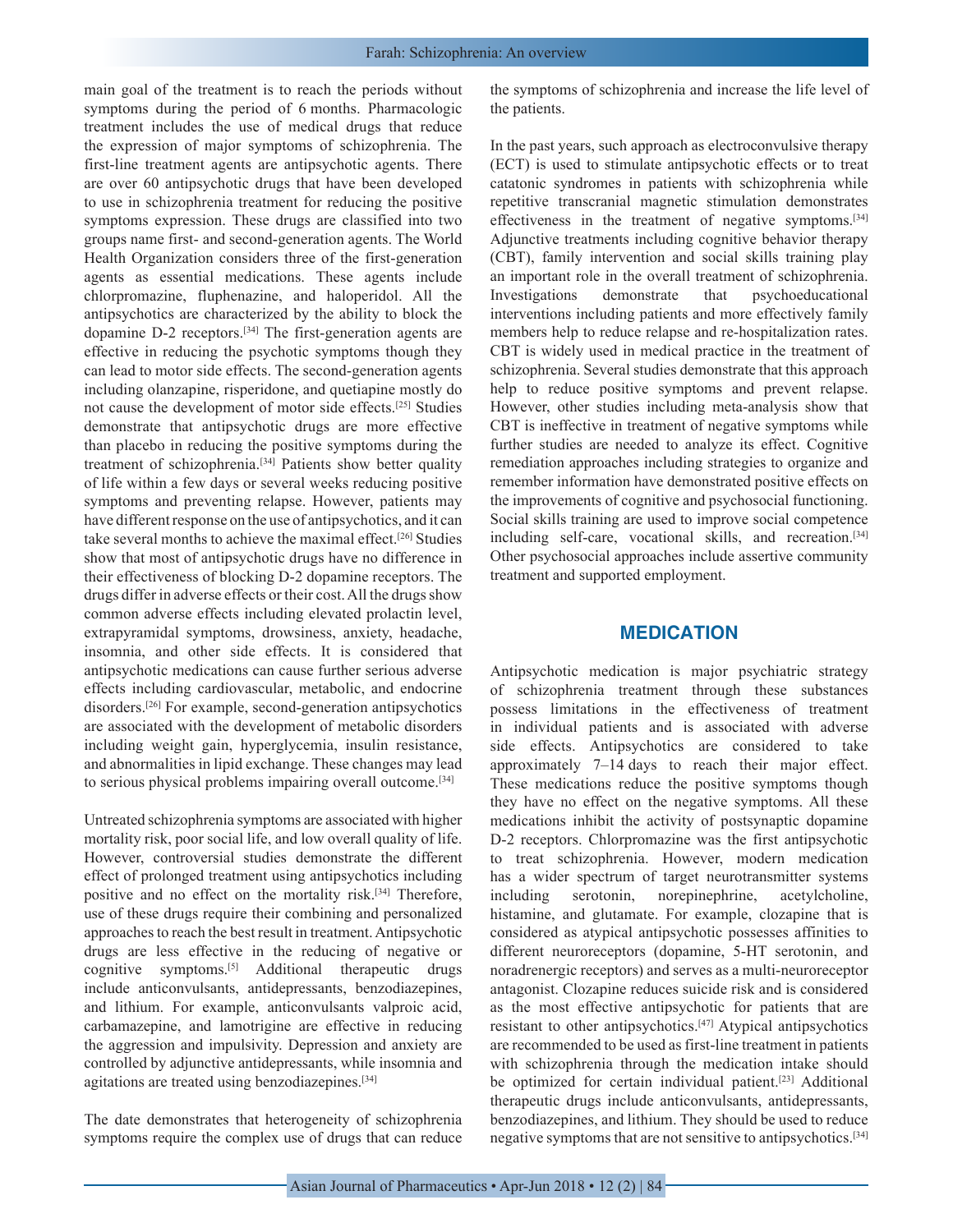Typical antipsychotics possess several adverse effects and complication. Controversial studies demonstrate that the use of these medications cause extrapyramidal symptoms including pseudo-parkinsonism, akathisia, and dystonia. However, other medications including lorazepam, propranolol, and amantadine, can be used to reduce extrapyramidal disorders.[48] Second-generation, or atypical antipsychotic also possess some negative effects. For instance, clozapine intake is associated with increased level of white blood cells, agranulocytosis, and myocarditis. Other atypical antipsychotics cause metabolic changes including weight gain, insulin resistance, and hyperglycemia.<sup>[26]</sup> Therefore, patients must be examined during treatment with second-generation antipsychotics as well as with typical first-generation antipsychotics to predict complication and physiological impairments.

#### **PREVENTION**

Prevention of schizophrenia is difficult due to heterogeneity of symptoms and causes of the disorder. Psychotic disorders occur in young people disrupting educational and social contacts that is why it is important to prevent the development of schizophrenia. Several studies have demonstrated that early interventions may help to improve the symptoms. However, these benefits can be lost in the next 5 years.[25] Several studies demonstrate that mild psychotic symptoms including hallucinations and delusional thinking might precede the diagnosis of schizophrenia.[25] It is important to detect individuals with high risk of the mental disorders development. Such groups should undergo cognitive-behavioral therapy and pharmacological treatment to reduce further impairment of brain structure at molecular and cellular level. However, therapeutic interventions are effective during critical periods of the illness considering neuroplasticity in the pathogenesis.[34] Identification of risk factors is crucial for the disease prevention though causes of schizophrenia are considered currently as a complex of genetic-environmental interactions.

It is important to prevent the transition from the prodromal syndrome that precedes schizophrenia to complex psychosis. Meta-analysis demonstrates that this transition can be preventable using psychological, psychosocial, and pharmacological interventions such as CBT and additional nutritional supplements including antipsychotics and antidepressants omega-3 fatty acids.[34] The intervention of the current prodromal phase is necessary to reduce the risk of the disorder development. However, in some cases, such preventive approaches can be unnecessary due to the falsepositive results of the diagnosis.

Considering the possible causes of schizophrenia, it is important to avoid factors that increase the risk of schizophrenia development. These factors include cannabis, cocaine, and amphetamine. Furthermore, much attention should be paid for potential patients in families with

schizophrenia history due to the high heredity of the disorder. Number of studies indicates that maternal infections including influenza, herpes simplex virus Type 2 toxoplasmosis and genital infections during pregnancy correlates with the development of schizophrenia in offspring.<sup>[49]</sup> That is why it is important to prevent these infections and to avoid possible complications to reduce the risk of future mental disorders. The population attributable risk for the mentioned infection is approximately 30% indicating that prevention of the infectious diseases may reduce the risk of schizophrenia development by about one-third.<sup>[49]</sup> For example, prevention of *Toxoplasma* infection is related to the control of the sources of the parasite including infectious water and soil. However, prevention of schizophrenia basing only on the risk factor or symptoms alone is not enough to predict the development of the disorder.[50] Duration of the untreated psychosis is associated with delayed remission of the symptoms, higher risk of relapse, increased depression periods and suicide risk, high drugs abuse, uncontrolled behavior, and increased costs of treatment. These investigations confirm the importance of early prediction and treatment of psychosis development especially based on the personalization.[51]

#### **CONCLUSIONS**

Schizophrenia is a severe psychiatric disorder that is related to the disruption of brain development caused by genetic or environmental factors. Schizophrenia appears during adolescence or middle 30s and can be supported with periods of remission throughout the lifespan. The prevalence of schizophrenia is approximately 1% of human population. Without an appropriate treatment patients with schizophrenia are unable to have normal social contacts and possibilities. Management of the disorder includes medications, social training, cognitive behavioral therapy, and other approaches. There are approximately 60 different antipsychotic medications that inhibit positive, negative, and cognitive symptoms though most of them are characterized by additional negative effects and complications. Modern methods of investigation including neurochemical imaging provide the data about structural and functional changes of schizophrenia brain. It is widely accepted that impairment of dopaminergic neurotransmission is the major mechanism of neurological changes through other neurotransmitters systems (glutamate, GABA, and serotonin) are considered to have a great effect. Although in the 100 years scientists have described possible causes, mechanisms and treatment strategies of schizophrenia, most of the patients remain chronic ill requiring additional social help, physical support, and understanding.

#### **REFERENCES**

1. Owen MJ, Sawa A, Mortensen PB. Schizophrenia. Lancet (London, England) 2016;388:86-97.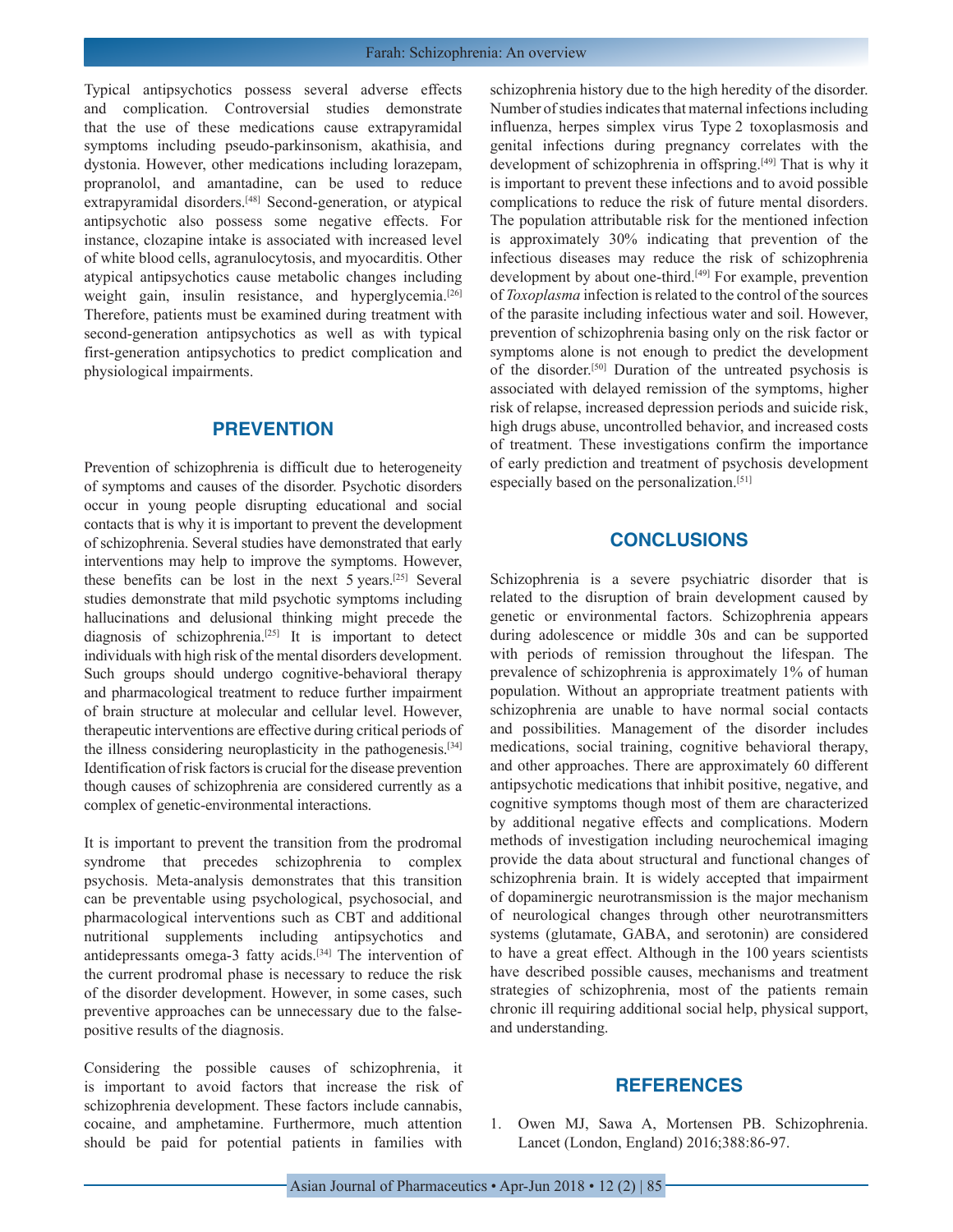- 2. Tandon R, Gaebel W, Barch DM, Bustillo J, Gur RE, Heckers S, Malaspina D, *et al*. Definition and description of schizophrenia in the DSM-5. Schizophr Res 2013;150:3-10.
- 3. Heinrichs RW. Historical origins of schizophrenia: Two early madmen and their illness. J Hist Behav Sci 2003;39:349-63.
- 4. Crow TJ. The two-syndrome concept: Origins and current status. Schizophr Bull 1985;11:471-86.
- 5. Makinen J, Miettunen J, Isohanni M, Koponen H. Negative symptoms in schizophrenia: A review. Nord J Psychiatry 2008;62:334-41.
- 6. Andreasen NC, Olsen S. Negative v positive schizophrenia. Definition and validation. Arch Gen Psychiatry 1982;39:789-94.
- 7. Lisco A, Vanpouille C, Margolis L. Coinfecting viruses as determinants of HIV disease.Curr. HIV/AIDS Rep 2009;6:5-12.
- 8. Pogue-Geile F, Zubin J. Negative symptomatology and schizophrenia: A conceptual and empirical review. Int J Ment Health 1987;16:3-45.
- 9. Kurtz MM, Moberg PJ, Gur RC, Gur RE. Approaches to cognitive remediation of neuropsychological deficits in schizophrenia: A review and meta-analysis. Neuropsychol Rev 2001;11:197-210.
- 10. Silver H, Feldman P, Bilker W, Gur RC. Working memory deficit as a core neuropsychological dysfunction in schizophrenia. Am J Psychiatry 2003;160:1809-16.
- 11. Bozikas VP, Giannakou M, Kosmidis MH, Kargopoulos P, Kioseoglou G, Liolios D, *et al*. Insights into theory of mind in schizophrenia: The impact of cognitive impairment. Schizophr Res 2011;130:130-6.
- 12. Modai S, Shomron N. Molecular risk factors for schizophrenia.Trends Mol Med 2016;22:242-53.
- 13. Purcell SM, Moran JL, Fromer M, Ruderfer D, Solovieff N, Roussos P, *et al*. A polygenic burden of rare disruptive mutations in schizophrenia. Nature 2014;506:185-90.
- 14. Torrey EF, Bartko JJ, Yolken RH. Toxoplasma gondii and other risk factors for schizophrenia: An update. Schizophr. Bulletin 2012;38:642-7.
- 15. Mortensen PB, Woltoft B, Sorensen T, Houagaard D. Early infections of toxoplasma gondii and the later development of schizophrenia. Schizophr Bull 2007;33:741-4.
- 16. Gilmore JH. Understanding what causes schizophrenia: A developmental perspective. Am J Psychiatry 2010;167:8-10.
- 17. Clarke M, Tanskanen A, Huttunen M, Cannon M. Evidence for an interaction between familial liability and prenatal exposure to infection in the causation of schizophrenia. Am J Psychiatry 2009;166:1025-30.
- 18. Henquet C, Murray R, Linszen D, Os JV. The environment and schizophrenia: The role of cannabis use.Schizophr. Bulletin 2005;31:608-12.
- 19. Van Os J. Does the urban environment cause psychosis? Br J Psychiatry 2004;184:287-8.
- 20. Krabbendam L, Van Os J. Schizophrenia and urbanicity:

A major environmental influence -Conditional on genetic risk. In: Schizophrenia Bulletin 2005;31(4) p. 795-9.

- 21. Vogel F. Schizophrenia genesis: The origins of madness. Am J Hum Genet 1991;48:1218.
- 22. Torrey EF, Miller J, Rawlings R, Yolken RH. Seasonality of births in schizophrenia and bipolar disorder: A review of the literature. Schizophr Res 1997;28:1-38.
- 23. Lewis DA, Lieberman JA. Catching up on schizophrenia: Natural history and neurobiology. Neuronology 2000;28:325-34.
- 24. Stilo SA, Murray RM. The epidemiology of schizophrenia: Replacing dogma with knowledge. Dialogues Clin Neurosci 2010;12:305-15.
- 25. Van Os J, Kapur S. Schizophrenia. Lancet 2009;374:635-45.
- 26. Holder SD, Wayhs A. Schizophrenia. Am Fam Physician 2014;90:775-82.
- 27. Mura G. Schizophrenia: From Epidemiology to Rehabilitation. Clin Pract Epidemiol Ment Heal 2012;8:52-66.
- 28. Cannon M, Jones PB, Murray RM. Obstetric complications and schizophrenia: Historical and metaanalytic review. Am J Psychiatry 2002;159:1080-92.
- 29. Lwin A, Symeon C, Jan F, Sule A. Morbidity and mortality in schizophrenia. Br J Hosp Med (Lond) 2011;72:628-30.
- 30. Hanssens L, De Hert M, Kalnicka D, van Winkel R, Wampers M, Van Eyck D, *et al*. Pharmacological treatment of severe dyslipidaemia in patients with schizophrenia. Int Clin Psychopharmacol 2007;22:43-9.
- 31. Palmer BA, Pankratz VS, Bostwick JM. The lifetime risk of suicide in schizophrenia: A reexamination. Arch Gen Psychiatry 2005;62:247-53.
- 32. Hor K, Taylor M. Suicide and schizophrenia: A systematic review of rates and risk factors. J Psychopharmacol 2010;24:81-90.
- 33. Berrios G, Luque R, Villagrán JM. Schizophrenia: A conceptual history. Int J Psychol Psychol Ther 2003;3:111-40.
- 34. Tandon R, Nasrallah HA, Keshavan MS. Schizophrenia, "Just the Facts" 5. Treatment and prevention Past, present, and future. Schizophr Res 2010;122:1-23.
- 35. Raedler TJ, Knable MB, Weinberger DR. Schizophrenia as a developmental disorder of the cerebral cortex. Curr Opin Neurobiol 1998;8:157-61.
- 36. Lang UE, Puls I, Müller DJ, Strutz-Seebohm N, Gallinat J. Molecular mechanisms of schizophrenia. Cell Physiol Biochem 2007;20:687-702.
- 37. Ross CA, Ross CA, Margolis RL, Reading SA, Pletnikov M, Coyle JT. Neurobiology of schizophrenia. Neuron 2006;52:139-53.
- 38. Owen MJ, Craddock N, O'Donovan MC. Schizophrenia: Genes at last? Trends Genet 2005;21:518-25.
- 39. Glantz LA, Gilmore JH, Lieberman JA, Jarskog LF. Apoptotic mechanisms and the synaptic pathology of schizophrenia. Schizophr Res 2006;81:47-63.